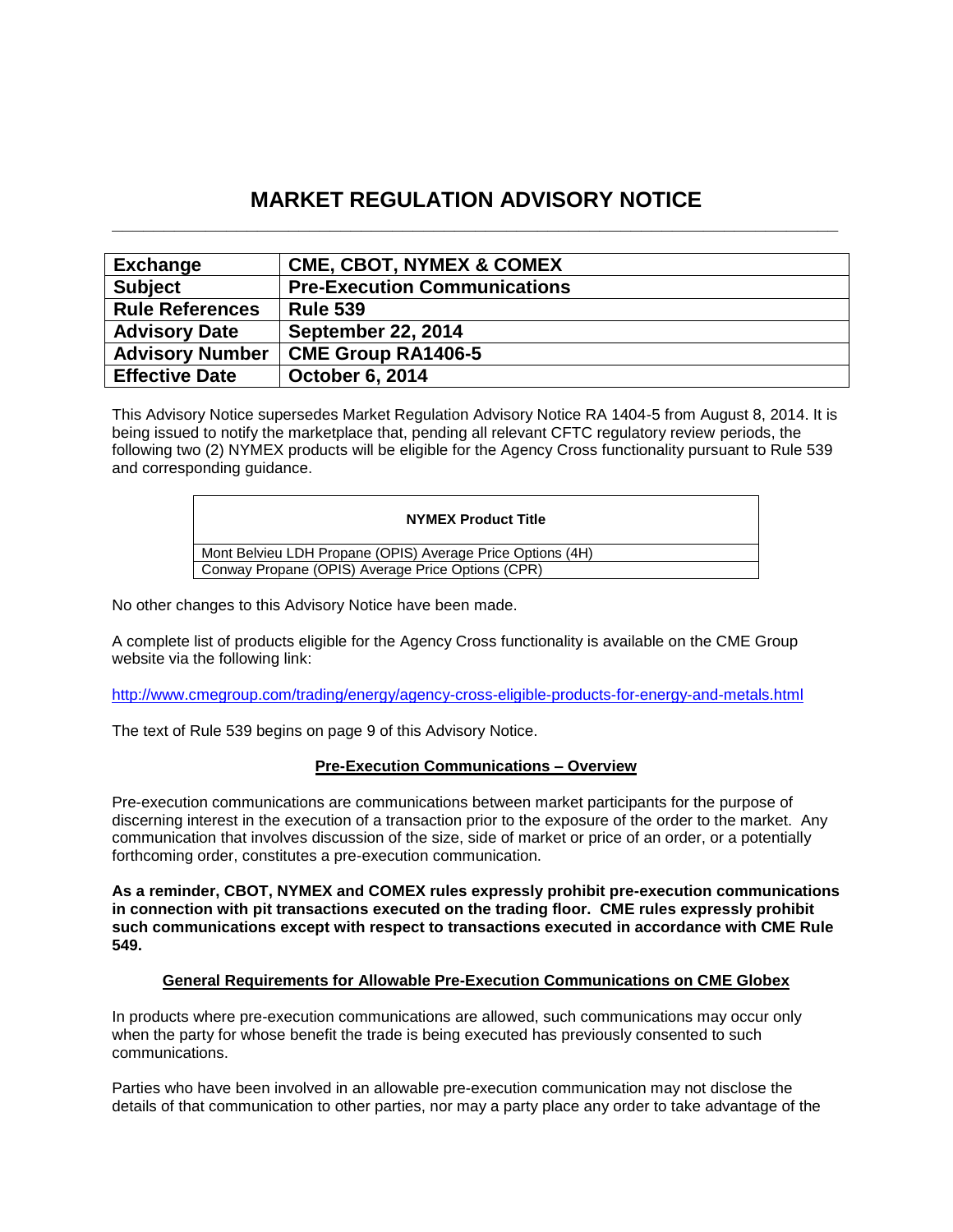CME Group RA1406-5 September 22, 2014 Page 2 of 12

information conveyed in such communications except to facilitate the trade in accordance with the rule.

All transactions arising from permitted pre-execution communications must be executed in accordance with the requirements set forth in Rule 539.C.

# **Pre-Execution Communications in Futures on CME Globex**

Pre-execution communications are permitted in all CME, NYMEX and COMEX futures products traded on CME Globex, and in all CBOT interest rate, equity index, ethanol, commodity index and real estate index futures products traded on CME Globex. Pre-execution communications remain prohibited in all CBOT grain and oilseed futures products traded on CME Globex.

# CME and CBOT Entry Requirements into CME Globex

Transactions in CME and CBOT futures products resulting from permissible pre-execution communications must be entered into CME Globex via a Globex Cross. A Globex Cross for futures requires that the order of the party who initiated the pre-execution communication be the first order entered into CME Globex. At least five (5) seconds must elapse after the entry of the first order before the opposing order can be entered. No RFQ is required.

# NYMEX and COMEX Entry Requirements into CME Globex

Transactions in all NYMEX and COMEX futures products may be entered into CME Globex via a Globex Cross as described immediately above.

Alternatively, for those NYMEX and COMEX futures products set forth in the attached list [\(http://www.cmegroup.com/trading/energy/agency-cross-eligible-products-for-energy-and-metals.html\)](http://www.cmegroup.com/trading/energy/agency-cross-eligible-products-for-energy-and-metals.html), a broker may enter an Agency Cross via CME Direct, which requires the entry of an RFQ followed by a waiting a period of five (5) seconds followed by the entry of a Cross Sequence, which is the entry of a day-limit order followed immediately by the entry of a day-fill–and-kill order. The order of the party initiating the pre-execution communication must be entered as the day-limit order, which is accomplished by the broker selecting the non-initiating party as the 'Aggressor' on the order ticket. Failure to enter the buy and sell orders within 30 seconds after the entry of the RFQ will require a new Agency Cross to be initiated in order to proceed with the trade.

# **Pre-Execution Communications in Options on Futures on CME Globex**

Pre-execution communications are permitted at all times in all CME, NYMEX and COMEX options on futures products traded on Globex. Pre-execution communications are permitted at all times in CBOT interest rate, ethanol and equity index options on futures products traded on CME Globex. Pre-execution communications are also permitted in CBOT grain and oilseed options on futures during the hours of 7:00:00 p.m. Central Time ("CT") through 7:45:00 a.m. CT each business day. Pre-execution communications in CBOT grain and oilseed options on futures remain prohibited outside those hours.

# CME and CBOT Entry Requirements into CME Globex

Transactions in CME and CBOT options on futures products resulting from permissible pre-execution communications, including options spreads and combinations and options/futures spreads, must be entered into CME Globex via a Globex Cross. A Globex Cross for options on futures require the entry of an RFC order, which is an order that includes both the buy and sell orders arising from the pre-execution communication. Prior to the entry of the RFC, an RFQ must be entered into CME Globex for the relevant option or options strategy. In CME and CBOT equity options, the RFC order must be entered no less than five (5) seconds and no more than 30 seconds after the entry of the RFQ. In all other eligible options, the RFC order must be entered no less than 15 seconds and no more than 30 seconds after the entry of the RFQ.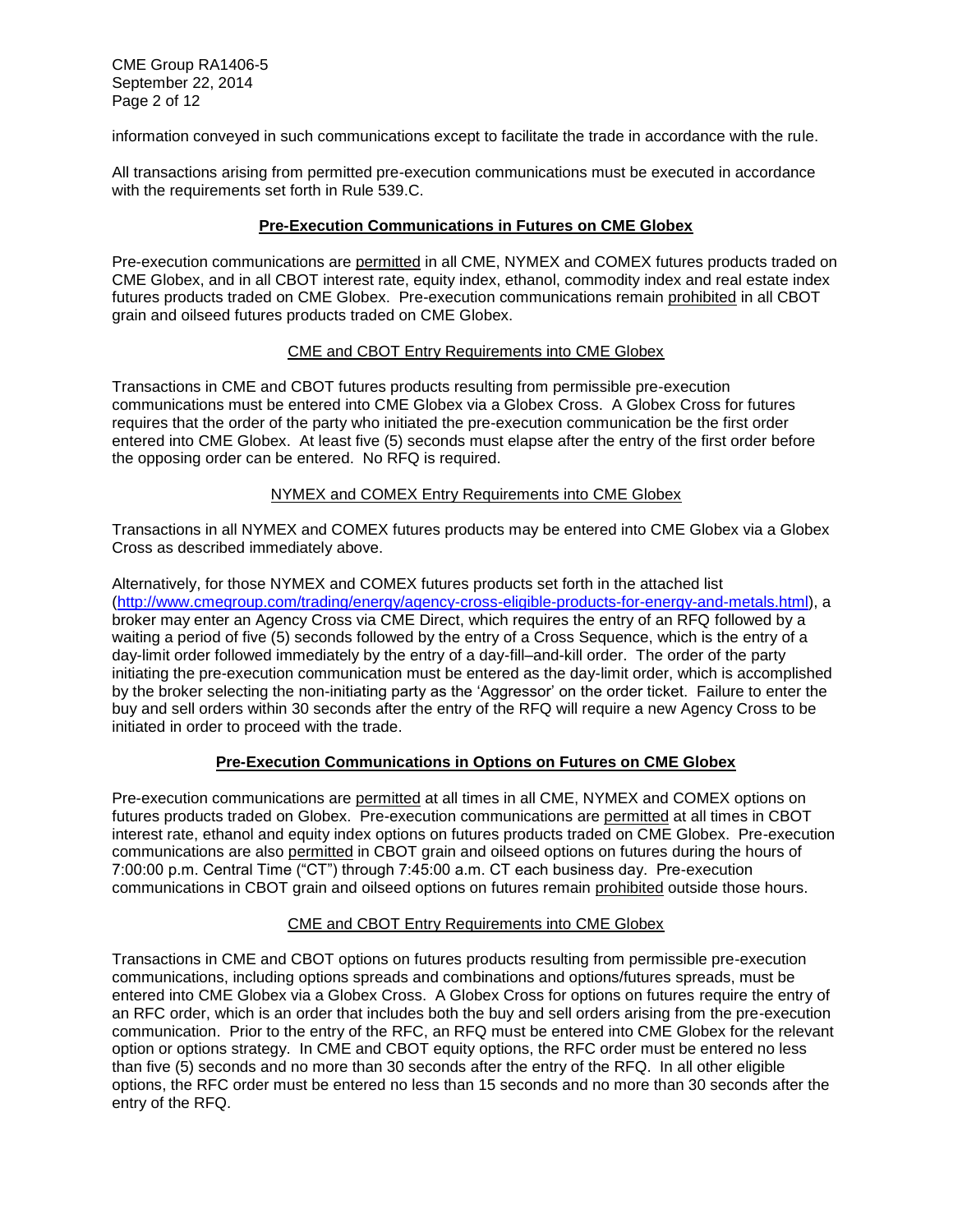CME Group RA1406-5 September 22, 2014 Page 3 of 12

Failure to enter the RFC order within the applicable time parameters will require a new RFQ to be entered prior to the entry of the RFC order. In all cases, the entry of the RFC order must comply with the applicable time parameters set forth in Rule 539.C.

# NYMEX and COMEX Entry Requirements into CME Globex

Transactions in all NYMEX and COMEX options products may be entered into CME Globex via a Globex Cross. A Globex Cross for options on futures, including options spreads and combinations and options/futures spreads, requires the entry of an RFQ into CME Globex for the relevant option or option strategy. Subsequent to the entry of the RFQ, an RFC must be entered into CME Globex no less than five (5) seconds and no more than 30 seconds after the entry of the RFQ. Failure to enter the RFC order within this time parameter will require a new RFQ to be entered prior to the entry of the RFC order.

Alternatively, for those NYMEX and COMEX options products set forth in the attached list [\(http://www.cmegroup.com/trading/energy/agency-cross-eligible-products-for-energy-and-metals.html\)](http://www.cmegroup.com/trading/energy/agency-cross-eligible-products-for-energy-and-metals.html), a broker may enter an Agency Cross via CME Direct, which requires the entry of an RFQ followed by a waiting a period of five (5) seconds followed by the entry of a Cross Sequence, which is the entry of a day-limit order followed immediately by the entry of a day-fill-and-kill order. The order of the party initiating the pre-execution communication must be entered as the day-limit order, which is accomplished by the broker selecting the non-initiating party as the 'Aggressor' on the order ticket. Failure to enter the buy and sell orders within 30 seconds after the entry of the RFQ will require a new Agency Cross to be initiated in order to proceed with the trade. Brokers will need to have access to CME Direct in order to enter the CS into CME Globex. Click [here](http://www.cmegroup.com/trading/cme-direct/) for additional information on accessing CME Direct.

# **RFQ/RFC Functionality**

Numerous Independent Software Vendors ("ISVs") support RFQ and RFC functionality. For market participants using the Exchange-provided CME EOS Trader application, functionality built into the application will prevent the entry of the RFC outside of the prescribed time requirements. For example, in Standard & Poor's 500 Stock Price Index options, the system will preclude the entry of the RFC until at least 5 seconds after the entry of the associated RFQ and will also prevent the entry of the RFC if more than 30 seconds have elapsed following the entry of the RFQ. This functionality was added to facilitate compliance with the relevant entry time requirements.

# **Agency Cross Functionality**

Agency Cross functionality will initially be available solely on CME Direct until such time as other ISVs replicate the process.

# **Detailed Order Entry Requirements for Eligible Option Products Entered via a Globex Cross (RFQ/RFC)**

- 1. Prior to the entry of orders arising from permissible pre-execution communications, the market participant *must* submit an RFQ.
- 2. Subsequent to submitting the RFQ, the orders to be executed pursuant to such communications *must* be initiated by the entry of an RFC order, an order which includes both the buy and sell orders arising from the pre-execution communications.
	- a. In CME and CBOT equity options and all NYMEX and COMEX options, the RFC order *must* be entered no less than five (5) seconds and no more than 30 seconds after issuing the RFQ.
	- b. In all other eligible options, the RFC order *must* be entered no less than 15 seconds and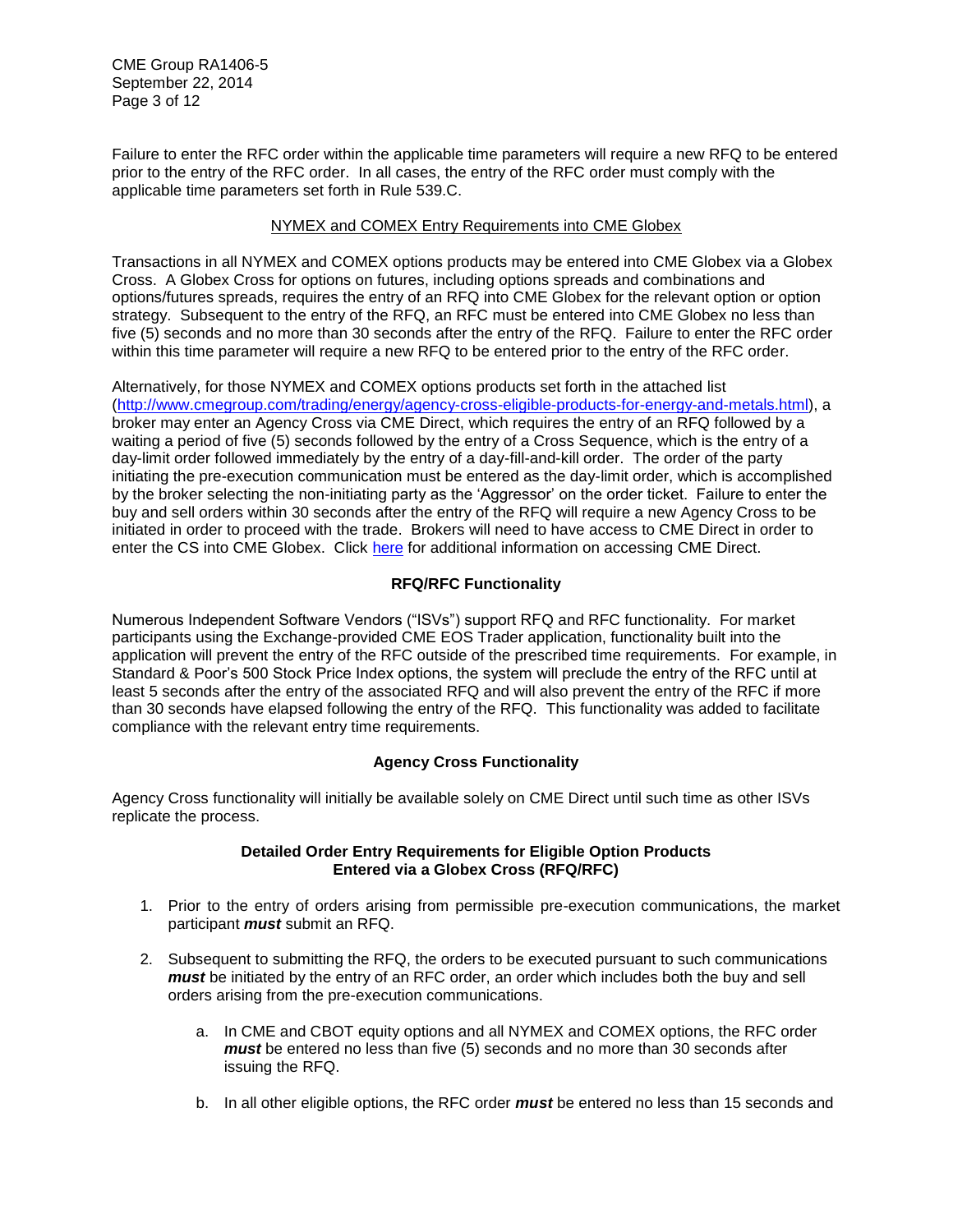CME Group RA1406-5 September 22, 2014 Page 4 of 12

no more than 30 seconds after issuing the RFQ.

3. If an RFC order is not entered within 30 seconds after the RFQ, any subsequent trade to be executed pursuant to pre-execution communications must be preceded by the entry of a new RFQ and, thereafter, the RFC order must be entered in accordance with the time parameters set forth above.

# **Globex Cross RFC Matching Algorithm**

- 1. If the RFC price improves both the best bid and best offer in the order book or if there is no bid/offer in the order book, 100% of the RFC quantity will match at the RFC price immediately upon submission of the RFC.
- 2. If the RFC price matches or is outside the best bid or offer in the market, the applicable side of the RFC order will immediately match against the orders in the book at a price better than or equal to the RFC price. Immediately thereafter, 100% of the smaller quantity remaining on one side of the RFC will match against the order on the opposite side of the RFC at the RFC price. Any unmatched balance on one side of the RFC will remain in the order book unless it is cancelled by the user.

# **Agency Cross Matching**

While the Agency Cross functionality on CME Direct allows the broker to populate the opposing buy and sell orders in a single ticket, those orders will result in two discrete CME Globex order entries, which will be handled according to the particular algorithm applicable to the product.

The order of the party initiating the pre-execution communication must be the order entered as a day-limit order after which the second order must be entered as a day-fill-and-kill order, which is accomplished by the broker selecting the non-initiating party as the 'Aggressor' on the order ticket. The orders are sent to the order book with the day-fill-and-kill order being entered immediately after the day-limit order has been entered.

The day-limit order will immediately match against any orders in the order book on the opposite side of the market that are at a price better than or equal to the limit price on the day-limit order, up to the full quantity on the day-limit order. Any unmatched balance on the day-limit order will thereafter immediately match opposite the day-fill-and-kill order, and any remaining unmatched balance on the day-fill-and-kill order will be immediately cancelled.

If the price of the day-limit order improves the best bid and the offer in the order book, or if there is no bid or offer in the order book, the day-limit order will match opposite the day-fill-and-kill order in its entirety, unless any new orders are entered at a price equal to or better than the intended cross price before the day-limit order and/or the day-fill and kill order reach CME Globex. If a new order is entered at a price equal to or better than the intended cross price before the day-limit or the day-fill-and-kill order reaches CME Globex, either of the two orders intended to be crossed will first transact against existing orders in the order book.

# **Questions and Answers Regarding Globex Cross**

- 1. Is a client's consent to pre-execution communications necessary? **Yes.**
- 2. May the parties involved in pre-execution communications disclose the details of those communications to other parties? **No.**
- 3. If a party has participated in a pre-execution communication where non-public information has been disclosed about an order or a potential order and the party does not agree to take the other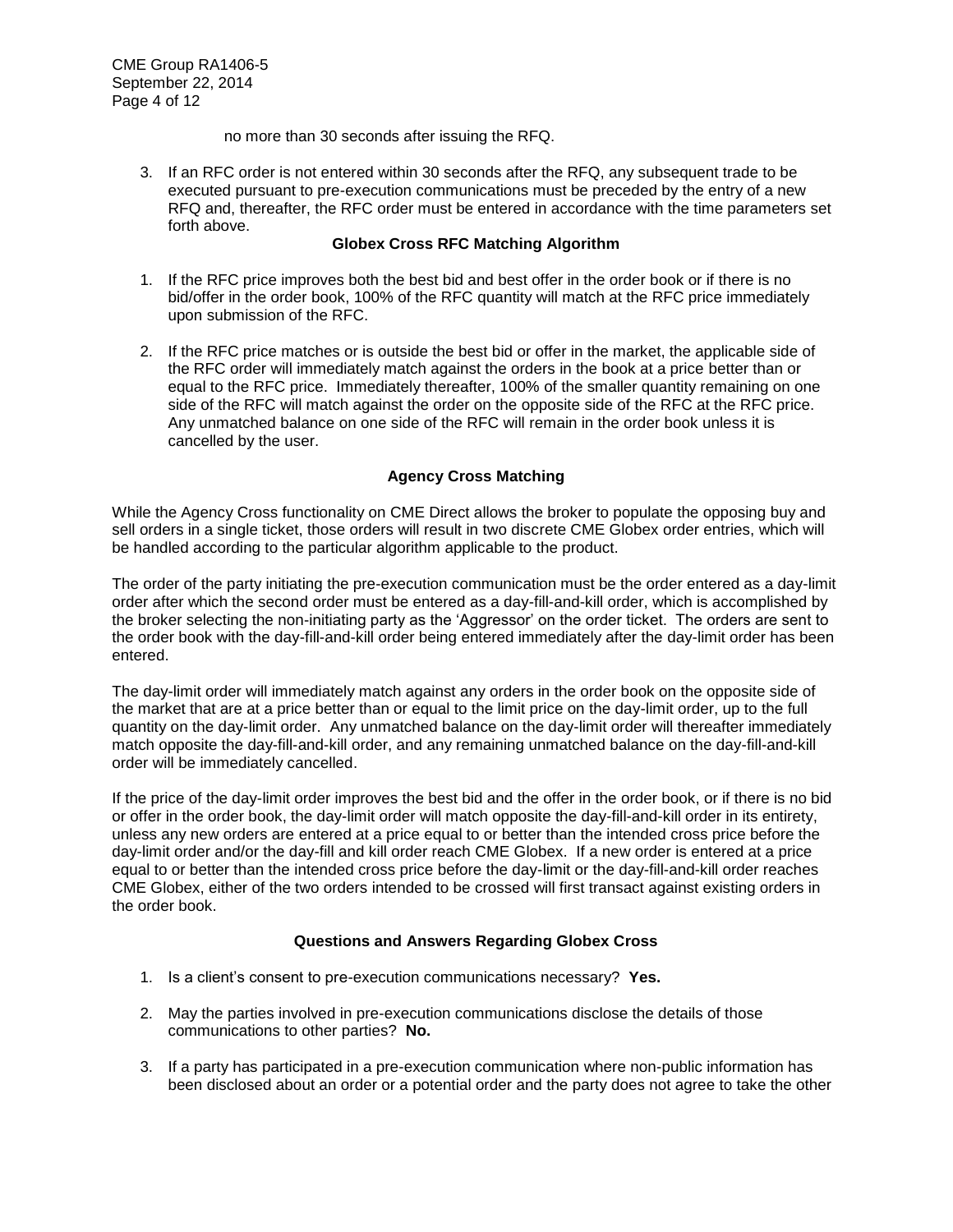side of the trade, may the party subsequently enter an order into the market to take advantage of the non-public information? **No.**

- 4. Are there any options listed on CME Globex in which pre-execution communications are not permitted? **Yes. In CBOT grain and oilseed options, pre-execution communications are permitted only between the hours of 7:00:00 p.m. and 7:45:00 a.m. each business day and remain prohibited outside those hours**
- 5. Is an RFQ required to be submitted prior to engaging in pre-execution communications? **No.**
- 6. After a pre-execution communication has taken place, must an RFQ be submitted prior to entering a Request for Cross ("RFC") in order to proceed with the transaction? **Yes.**
- 7. In CME and CBOT equity options and all NYMEX and COMEX options, must the RFC be entered no less than five (5) seconds and no more than 30 seconds after issuing the RFQ? **Yes.**
- 8. In all other eligible options, must the RFC be entered no less than 15 seconds and no more than 30 seconds after issuing the RFQ? **Yes.**
- 9. Is the price or quantity of the orders on the RFC displayed to the marketplace prior to the execution of the RFC? **No. Market participants will observe an RFQ prior to the submission of the buy and sell orders corresponding to the RFC; however the RFQ will not reflect a price or quantity.**
- 10. Is there any information in the RFQ that identifies that a RFC may be forthcoming? **No. The RFQ is displayed in the same manner as any other RFQ.**
- 11. If the RFC is not entered within the required time parameters after issuing the RFQ, is a new RFQ required to be issued and active for the required time parameter prior to entering the RFC? **Yes.**
- 12. May an RFC be entered outside the time parameters set forth in 7 and 8 above after entry of the required RFQ? **No.**
- 13. Are there any alternative methods of complying with Rule 539.C. other than through the entry of an RFQ followed by the entry of an RFC as described above? **With respect to CME and CBOT options products, no. With respect to certain NYMEX and COMEX options products, yes, via the entry of a CS.**

# **Questions and Answers Regarding Agency Cross (Applicable Only to Certain Eligible NYMEX/COMEX Options Products)**

- 1. Is a client's consent to pre-execution communications necessary? **Yes.**
- 2. May the parties involved in pre-execution communications disclose the details of those communications to other parties? **No.**
- 3. If a party has participated in a pre-execution communication where non-public information has been disclosed about an order or a potential order and the party does not agree to take the other side of the trade, may the party subsequently enter an order into the market to take advantage of the non-public information? **No.**
- 4. Are there any NYMEX and COMEX options listed on CME Globex in which pre-execution communications are not permitted? **No.**
- 5. Is an RFQ required to be submitted prior to engaging in pre-execution communications? **No.**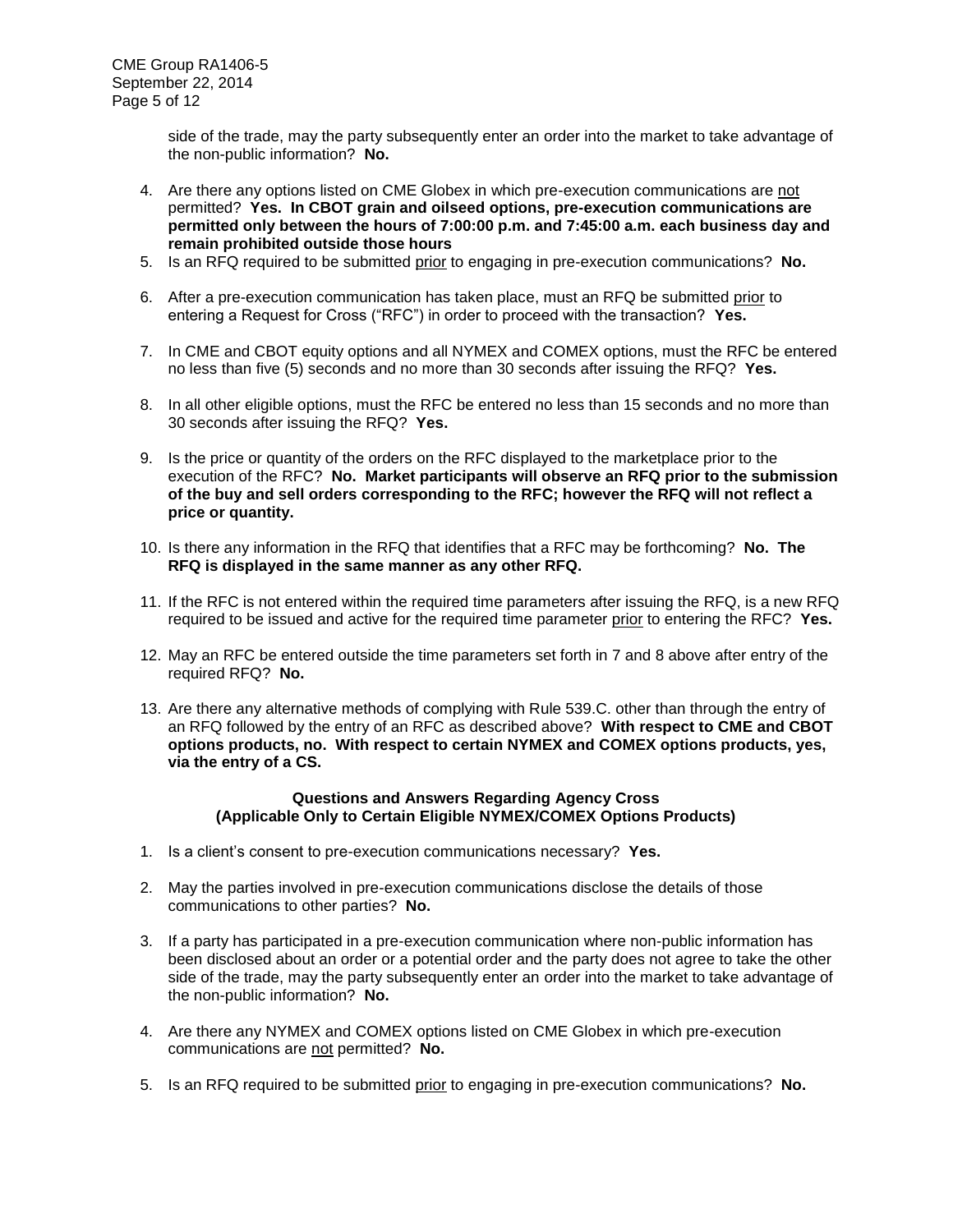- 6. After a pre-execution communication has taken place, must an RFQ be submitted prior to entering the two orders into CME Globex via a CS? **Yes.**
- 7. Must the order of the party initiating the pre-execution communication be entered first as a daylimit order? **Yes.**
- 8. Must the other order be entered after the day-limit order as a day-fill-and-kill order? **Yes.**
- 9. Must the entire CS be entered no less than 5 seconds and no more than 30 seconds after issuing the RFQ? **Yes.**
- 10. Is there any information in the RFQ that identifies that a CS may be forthcoming? **No. The RFQ is displayed in the same manner as any other RFQ.**
- 11. If the CS is not entered and completed within the required time parameters after issuing the RFQ, is a new RFQ required to be issued and active for the required time period prior to entering the CS? **Yes.**
- 12. May the CS be entered outside the time parameters set forth in 9 above after entry of the required RFQ? **No.**

# **Questions and Answers Regarding Pre-Execution Communication Requirements in Eligible Futures Products Executed on CME Globex**

- 1. Is a client's consent to pre-execution communications necessary? **Yes.**
- 2. May the parties involved in pre-execution communications disclose the details of those communications to other parties? **No.**
- 3. If a party has participated in a pre-execution communication where non-public information has been disclosed about an order or a potential order and the party does not agree to take the other side of the trade, may the party subsequently enter an order into the market to take advantage of the non-public information? **No.**
- 4. Are there any CME, CBOT, NYMEX or COMEX futures listed on CME Globex in which preexecution communications are not permitted? **Yes, pre-execution communications are not permitted in CBOT grain and oilseed futures products.**
- 5. Is an RFQ required to be issued prior to engaging in pre-execution communications involving futures? **No.**
- 6. If pre-execution communications have occurred in an eligible futures contract, must the order of the initiator of the pre-execution communication be entered prior to the entry of the opposing order? **Yes.**
- 7. Must a minimum of 5 seconds elapse after the entry of the first order before the entry of the second order? **In CME and CBOT futures, yes. In NYMEX and COMEX futures, only if the orders are being entered as a Globex Cross. In NYMEX and COMEX futures, if the orders are entered via a CS, the first order must be entered as a day-limit order followed by the second order being entered as a day-fill-and-kill order.**
- 8. Can an RFC be used to cross futures orders? **No.**

**Questions and Answers Regarding Products for which Pre-Execution Communications are Prohibited**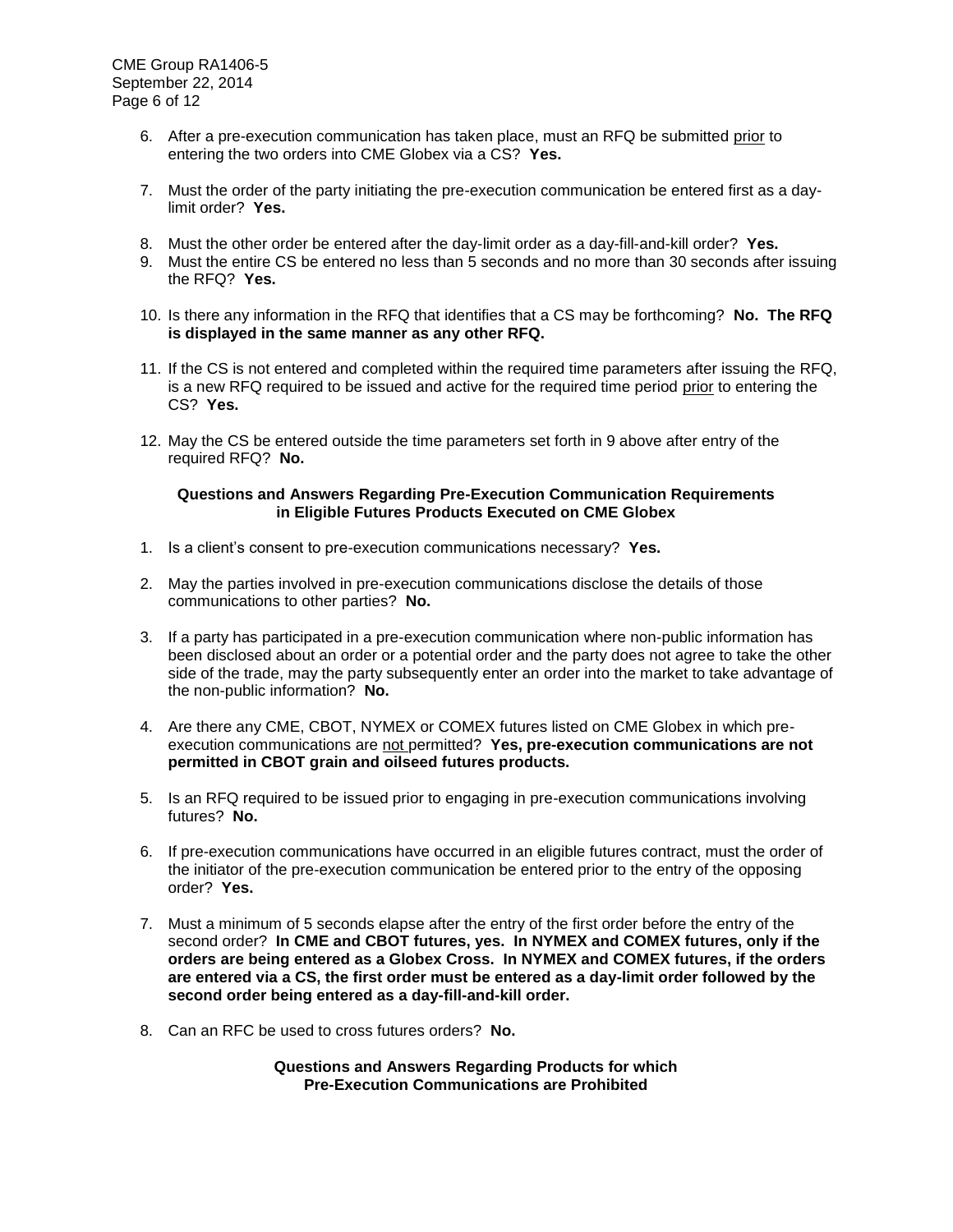- 1. In which products are pre-execution communications prohibited? **Pre-executions communications are prohibited in CBOT grain and oilseed futures at all times and in grain and oilseed options on futures from 7:45 a.m. CT to 7:00 p.m. CT each business day.**
- 2. If a customer has an interest in a particular transaction in these products and requests a market, how can the salesperson obtain a market for the customer? **In the open outcry venue, a market would be requested from the trading pit. In the electronic venue, the salesperson identifies the bid/offer and depth of market posted on CME Globex. If the posted bid/offer is deemed too wide or insufficiently deep, it is recommended that a Request for Quote ("RFQ") be submitted. This action will typically generate additional interest and, in the case of products supported by a market-maker program, market makers are obliged to respond to a specified percentage of RFQs.**
- 3. What if an RFQ is submitted and there is no response or an inadequate response in terms of the tightness or depth of the market? **In this circumstance, another RFQ should be submitted. With an active RFQ, it is also permissible to contact potential counterparties (i.e. market makers), alert them to the RFQ and ask them to submit a market or to tighten/deepen the existing market. An RFQ is considered active for 60 seconds following submission. To ensure that such communications do not become prohibited pre-execution communications, only the information disclosed via the RFQ may be disclosed in such communications.**
- **4.** Is it permissible to contact other market participants to obtain general market color without violating the prohibition on pre-execution communications? **Communications to obtain general market color are permissible provided there is no express or obviously implied arrangement to execute a specified trade and no non-public information is communicated regarding an order.**
- 5. If an order has been submitted on CME Globex, are there any restrictions on communicating with potential counterparties? **With a resting order exposed on CME Globex, it is permissible to contact potential counterparties to solicit interest in trading against the order. In any such communications, no non-public information (i.e. information not represented in the terms of the order exposed to the market) may be disclosed. For example, if the represented offer is for 250 contracts, it would be a violation of the rules to disclose that there are an additional 500 contracts to sell because that information has not been disclosed to the market.**

#### **Crossing of Simultaneous Buy and Sell Orders That Do Not Involve Pre-Execution Communications and Trading Against Customer Orders on CME Globex**

What are the requirements for handling simultaneous buy and sell orders for different beneficial owners that did not involve pre-execution communications?

Independently initiated orders on opposite sides of the market for different beneficial account owners that are immediately executable against each other may be entered without delay provided that the orders did not involve pre-execution communications and that each of the orders is entered immediately upon receipt.

In accordance with Rule 533 ("Simultaneous Buy and Sell Orders for Different Beneficial Owners"), opposite orders for different beneficial accounts that are simultaneously placed by a party with discretion over both accounts may be entered provided that one order is exposed on CME Globex for a minimum of 5 seconds in the case of futures orders and a minimum of 15 seconds in the case of orders involving options.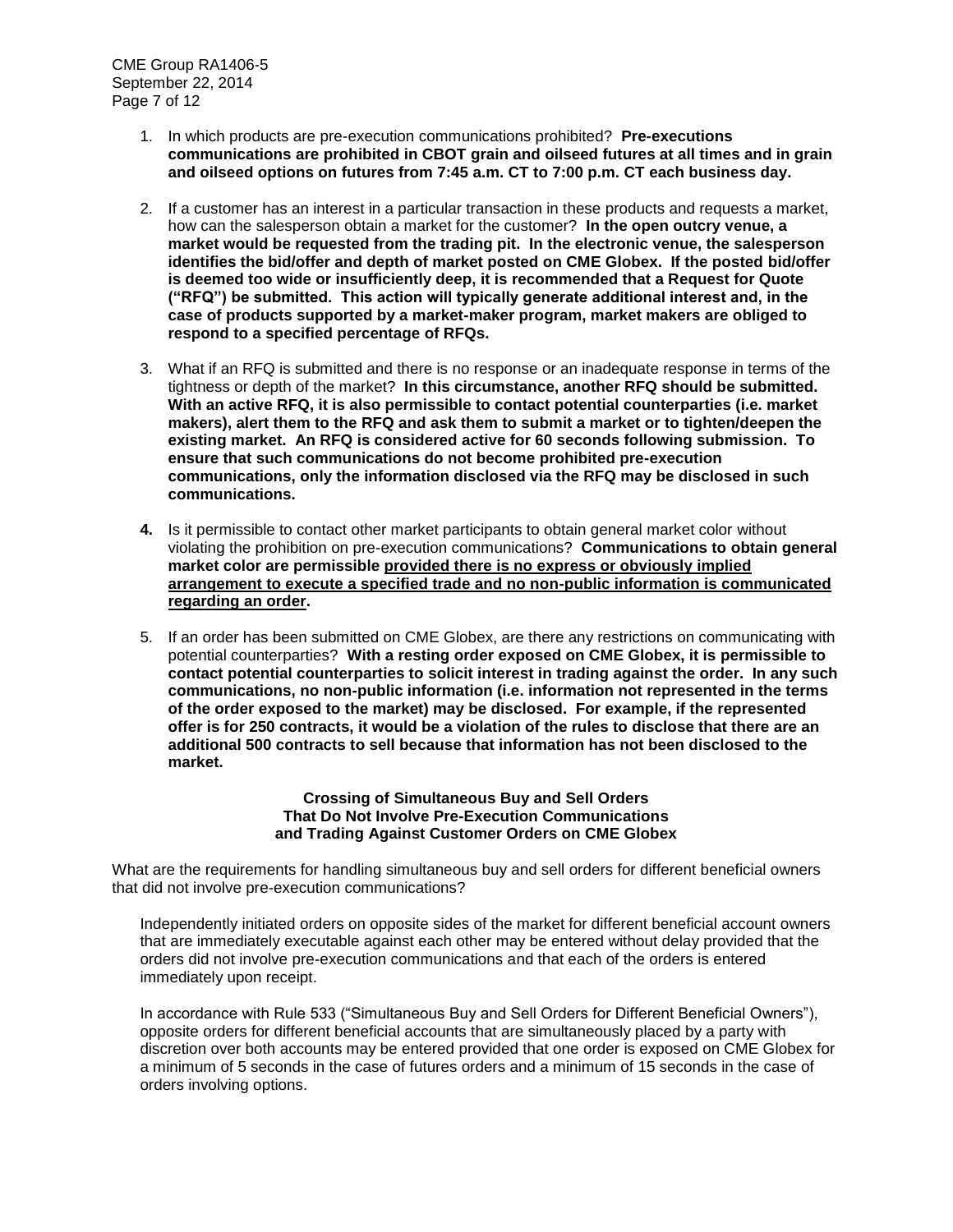An order allowing for price and/or time discretion, if not entered immediately upon receipt, may be knowingly entered opposite a second order entered by the same firm only if the second order has been entered immediately upon receipt and has been exposed on CME Globex for a minimum of 5 seconds for futures orders and a minimum of 15 seconds for orders involving options.

Assuming there have been no pre-execution communications, is it permissible for a firm to knowingly trade for its proprietary account against a customer order entered by the firm?

Yes, provided that in accordance with Rule 531 ("Trading Against Customers' Orders Prohibited") the customer order has been entered immediately upon receipt and has first been exposed on CME Globex for a minimum of 5 seconds for futures orders and a minimum of 15 seconds for orders involving options.

Questions regarding this advisory may be directed to one of the following individuals in the Market Regulation Department:

> Erin Coffey, Senior Rules & Regulatory Outreach Specialist, 312.341.3286 Jonathan Farrimond, Lead Rules & Regulatory Outreach Specialist, 44.20.3379.3966 Robert Sniegowski, Senior Director, Rules & Regulatory Outreach, 312.341.5991

For media inquiries concerning this Advisory Notice, please contact CME Group Corporate Communications at 312.930.3434 or [news@cmegroup.com.](mailto:news@cmegroup.com)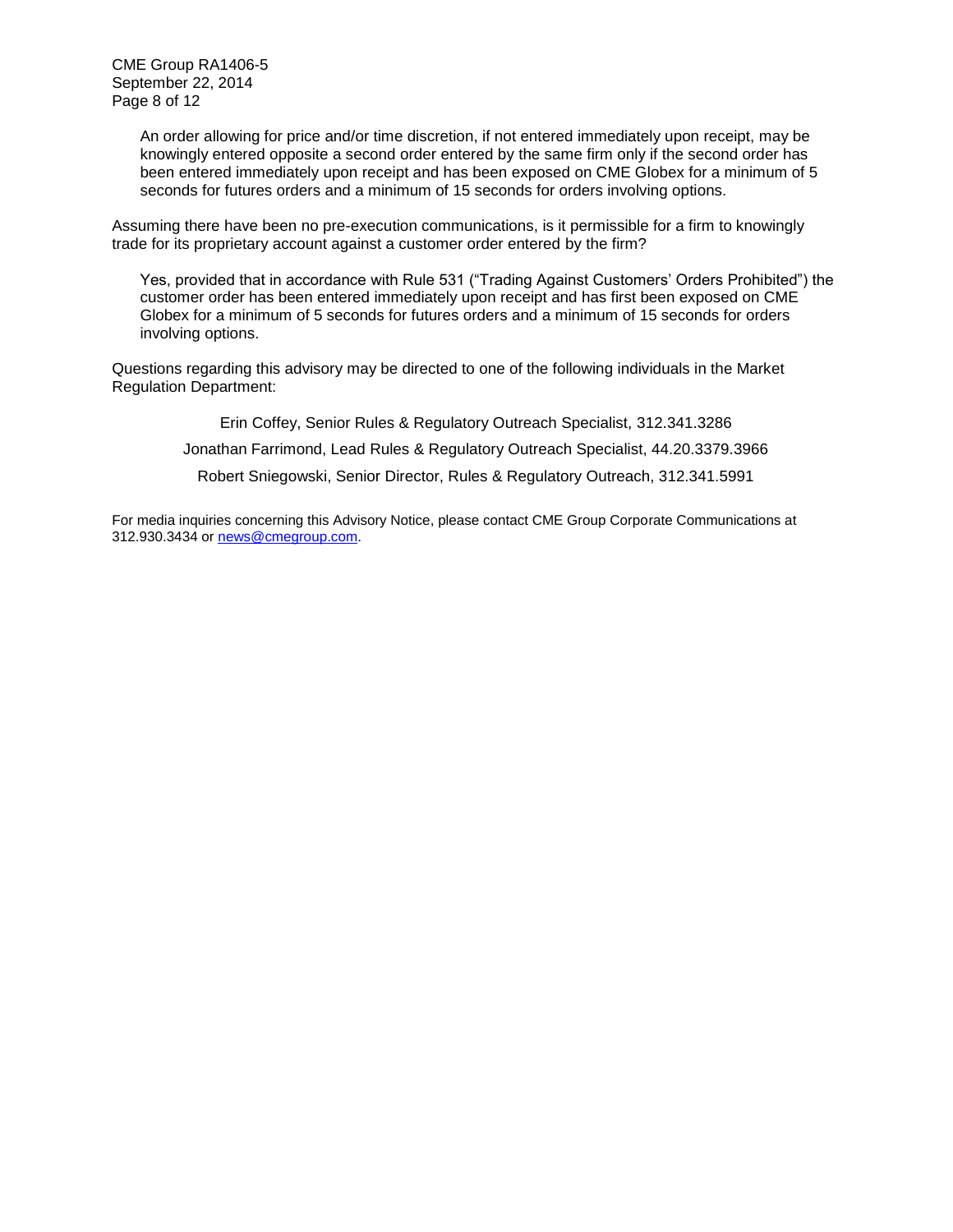# **CME Rule 539 PREARRANGED, PRE-NEGOTIATED AND NONCOMPETITIVE TRADES PROHIBITED**

# **539.A. General Prohibition**

No person shall prearrange or pre-negotiate any purchase or sale or noncompetitively execute any transaction, except in accordance with Sections B. and C. below.

# **539.B. Exceptions**

The foregoing restriction shall not apply to block trades pursuant to Rule 526, Exchange for Related Positions transactions pursuant to Rule 538 and LOX Orders pursuant to Rule 549.

# **539.C. Pre-Execution Communications Regarding Globex Trades**

Parties may engage in pre-execution communications with regard to transactions executed on the Globex platform where one party (the first party) wishes to be assured that a contra party (the second party) will take the opposite side of the order under the following circumstances:

- 1. A party may not engage in pre-execution communications with other market participants on behalf of another party unless the party for whose benefit the trade is being made has previously consented to permit such communications.
- 2. Parties to pre-execution communications shall not (i) disclose to a non-party the details of such communications or (ii) enter an order to take advantage of information conveyed during such communications except in accordance with this rule.
- 3. In the case of futures orders, the first party's order must be entered into the Globex platform first and the second party's order may not be entered into the Globex platform until a period of 5 seconds has elapsed from the time of entry of the first order.
- 4. In the case of options orders, subsequent to the pre-execution communication, a Request for Quote ("RFQ") for the particular option or option spread or combination must be entered into Globex. Thereafter, in equity options, a Request for Cross ("RFC") order which contains both the buy and the sell orders must be entered into Globex no less than five (5) seconds and no more than thirty (30) seconds after the entry of the RFQ in order to proceed with the trade. In all other options, the RFC order must be entered no less than fifteen (15) seconds and no more than thirty (30) seconds after the entry of the RFQ in order to proceed with the trade. The RFQ and the RFC order must be entered within the same trading session. Failure to enter the RFC order within 30 seconds after the entry of the RFQ will require a new RFQ to be entered prior to the entry of the RFC order, which must be entered in accordance with the time parameters described above in order to proceed with the trade.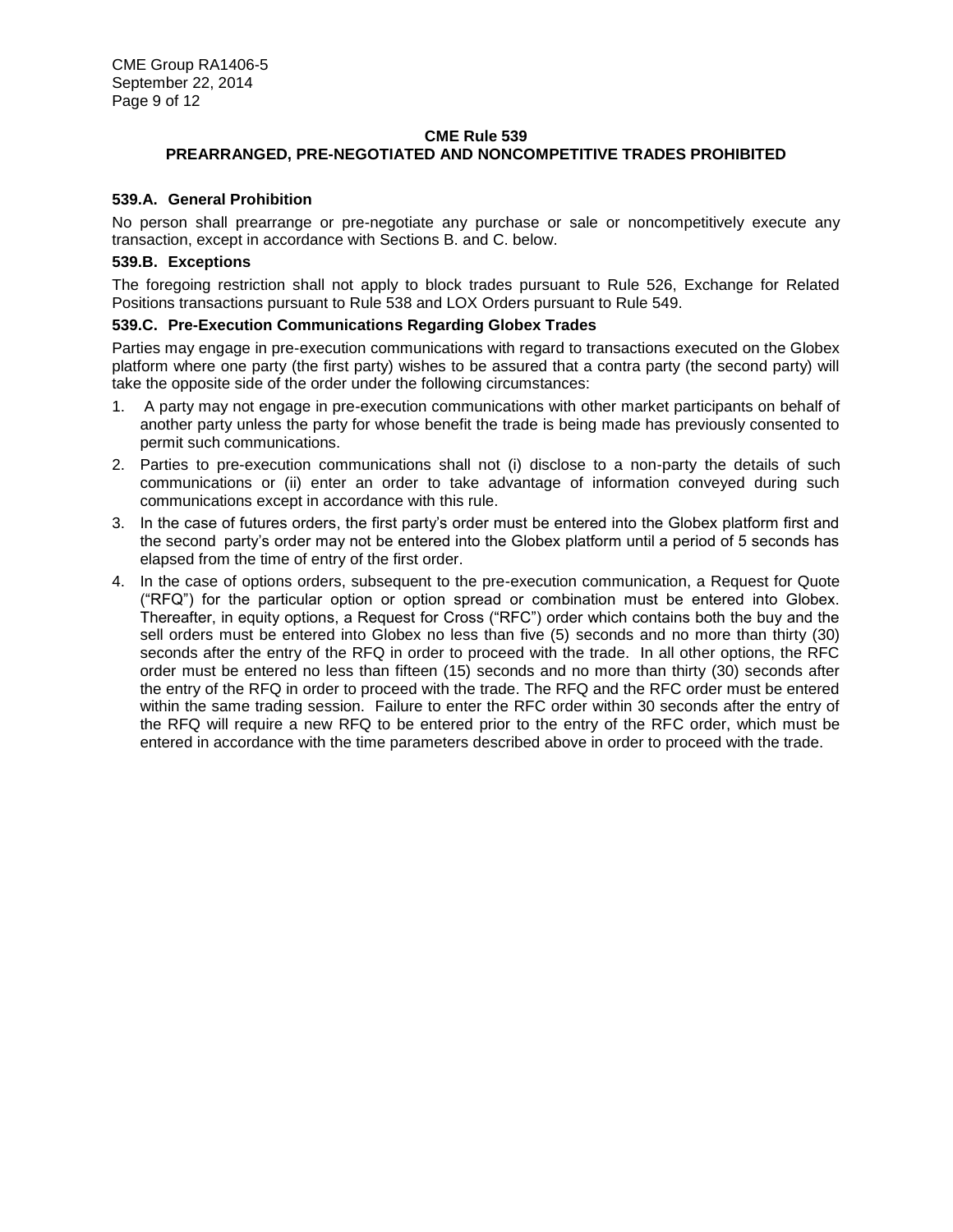# **CBOT Rule 539**

# **PREARRANGED, PRE-NEGOTIATED AND NONCOMPETITIVE TRADES PROHIBITED**

# **539.A. General Prohibition**

No person shall prearrange or pre-negotiate any purchase or sale or noncompetitively execute any transaction, except in accordance with Sections B. and C. below.

# **539.B. Exceptions**

The foregoing restriction shall not apply to block trades pursuant to Rule 526 or Exchange for Related Positions transactions pursuant to Rule 538.

# **539.C. Pre-Execution Communications Regarding Globex Trades**

Parties may engage in pre-execution communications with regard to transactions executed on the Globex platform in the following futures and options products where one party wishes to be assured that a contra party will take the opposite side of the order: Interest Rate futures and options, Equity Index futures and options, Ethanol futures and options, Commodity Index futures, Real Estate Index futures and, during those hours designated by the Exchange, grain and oilseed options.

Pre-execution communications in those products may occur under the following circumstances:

- 1. A party may not engage in pre-execution communications with other market participants on behalf of another party unless the party for whose benefit the trade is being made has previously consented to permit such communications.
- 2. Parties to pre-execution communications shall not (i) disclose to a non-party the details of such communications or (ii) enter an order to take advantage of information conveyed during such communications except in accordance with this rule.
- 3. In the case of futures orders, the first party's order must be entered into the Globex platform first and the second party's order may not be entered into the Globex platform until a period of 5 seconds has elapsed from the time of entry of the first order.
- 4. In the case of options orders, subsequent to the pre-execution communication, a Request for Quote ("RFQ") for the particular option or option spread or combination must be entered into Globex. Thereafter, in equity options, a Request for Cross ("RFC") order which contains both the buy and the sell orders must be entered into Globex no less than five (5) seconds and no more than thirty (30) seconds after the entry of the RFQ in order to proceed with the trade. In all other options, the RFC order must be entered no less than fifteen (15) seconds and no more than thirty (30) seconds after the entry of the RFQ in order to proceed with the trade. The RFQ and the RFC order must be entered within the same trading session. Failure to enter the RFC order within 30 seconds after the entry of the RFQ will require a new RFQ to be entered prior to the entry of the RFC order, which must be entered in accordance with the time parameters described above in order to proceed with the trade.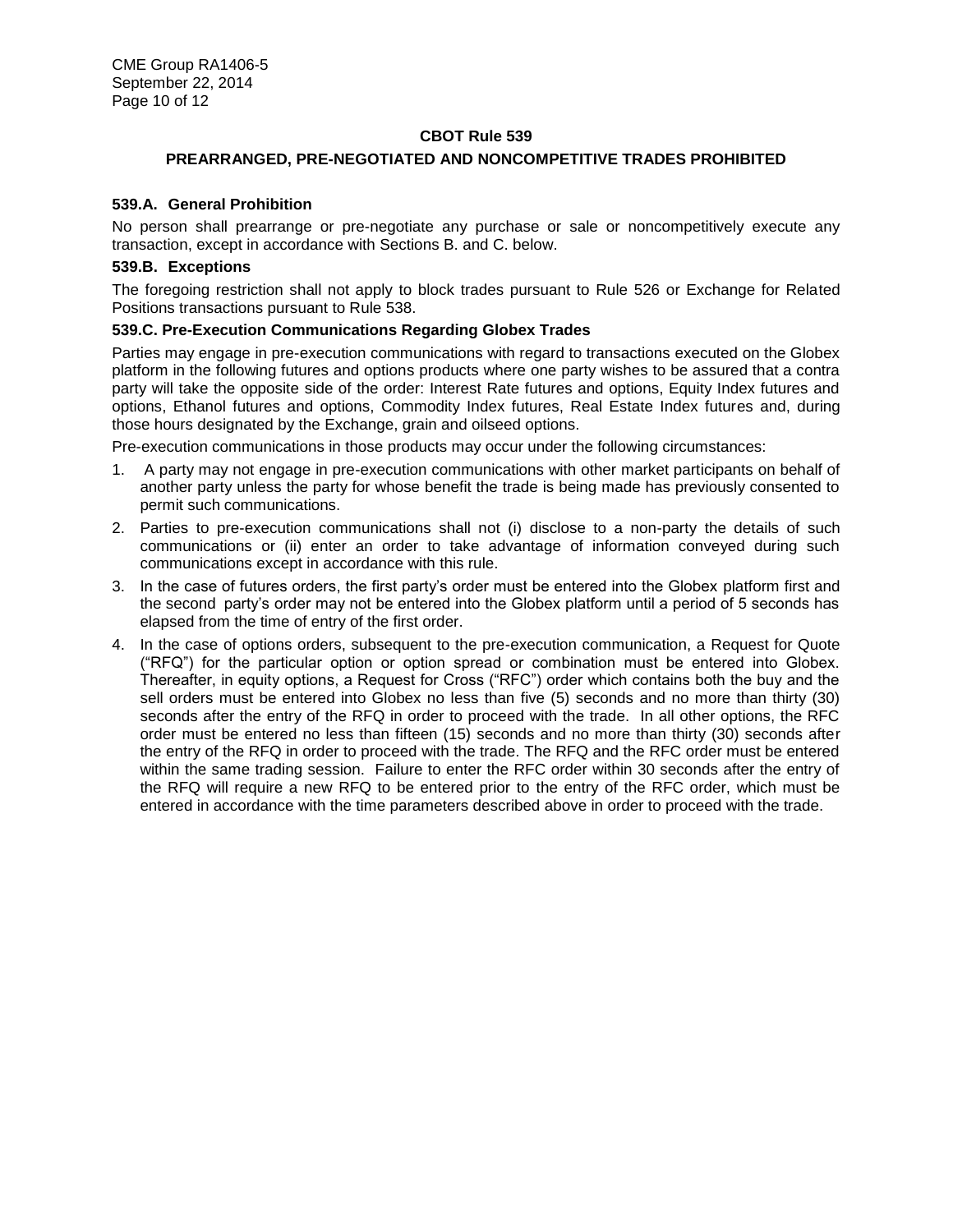# **NYMEX and COMEX Rule 539**

# **PREARRANGED, PRE-NEGOTIATED AND NONCOMPETITIVE TRADES PROHIBITED**

#### **539.A. General Prohibition**

No person shall prearrange or pre-negotiate any purchase or sale or noncompetitively execute any transaction, except in accordance with Sections B. and C. below.

# **539.B. Exceptions**

The foregoing restriction shall not apply to block trades pursuant to Rule 526 or Exchange for Related Positions transactions pursuant to Rule 538.

#### **539.C. Pre-Execution Communications Regarding Globex Trades**

Parties may engage in pre-execution communications with regard to transactions executed on the Globex platform where one party (the first party) wishes to be assured that a contra party (the second party) will take the opposite side of the order under the following circumstances:

- 1. A party may not engage in pre-execution communications with other market participants on behalf of another party unless the party for whose benefit the trade is being made has previously consented to permit such communications.
- 2. Parties to pre-execution communications shall not (i) disclose to a non-party the details of such communications or (ii) enter an order to take advantage of information conveyed during such communications except in accordance with this rule.
- 3. Entry Methods for Futures Orders (including futures-only spread and combination trades)
	- a. Globex Cross: The first party's order is entered into the Globex platform first and the second party's order may not be entered into the Globex platform until a period of 5 seconds has elapsed from the time of entry of the first order.
	- b. Agency Cross: Alternatively, in certain eligible products, a Cross Sequence ("CS") may be used by a broker to enter the buy and the sell orders into Globex. Following the pre-execution communication, a Request for Quote ("RFQ") for the particular futures or futures spread or combination is entered into Globex. Thereafter, a Cross Sequence, which is defined as the entry of a day-limit order followed immediately by the entry of a day-fill-and-kill order, must be entered in Globex no less than five (5) seconds and no more than thirty (30) seconds after the entry of the RFQ in order to proceed with the trade. The first party's order must be entered first as a day-limit order, followed immediately by the entry of the second order as a day-fill-and-kill order. The CS must occur within the same trading session. Failure to enter the buy and sell orders within 30 seconds after the entry of the RFQ will require a new CS to be initiated in order to proceed with the trade.
- 4. Entry Methods for Options Orders (including all spreads and combinations containing an option)
	- a. Globex Cross: Following the pre-execution communication, an RFQ for the particular option or option spread or combination is entered into Globex. Thereafter, a Request for Cross ("RFC") order which contains both the buy and the sell orders must be entered into Globex no less than five (5) seconds and no more than thirty (30) seconds after the entry of the RFQ in order to proceed with the trade. The RFQ and the RFC order must be entered within the same trading session. Failure to enter the RFC order within 30 seconds after the entry of the RFQ will require a new RFQ to be entered prior to the entry of the RFC order, which must be entered in accordance with the time parameters described above in order to proceed with the trade.
	- b. Agency Cross: Alternatively, in certain eligible products, a Cross Sequence ("CS") may be used by a broker to enter the buy and the sell orders into Globex. Following the pre-execution communication, a Request for Quote ("RFQ") for the particular options or options spread or combination is entered into Globex. Thereafter, a Cross Sequence, which is defined as the entry of a day-limit order followed immediately by the entry of a day-fill-and-kill order, must be entered in Globex no less than five (5) seconds and no more than thirty (30) seconds after the entry of the RFQ in order to proceed with the trade. The first party's order must be entered first as a day-limit order, followed immediately by the entry of the second order as a day-fill-and-kill order. The CS